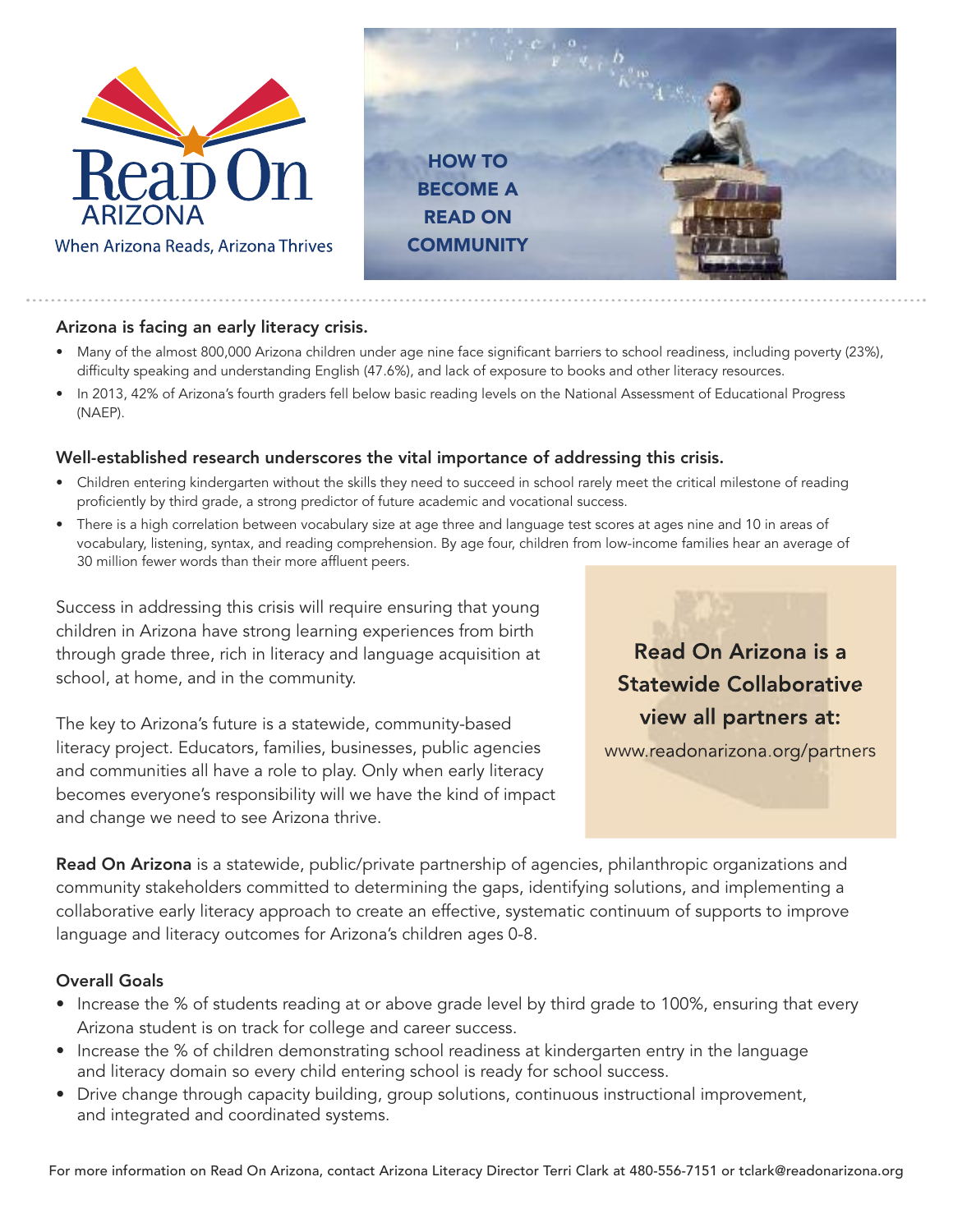**TAKE STEPS TO BECOME A READ ON COMMUNITY AND JOIN OTHER CITIES, TOWNS, COUNTIES OR AREAS IN ARIZONA WHO ARE MAKING EARLY LITERACY A PRIORITY IN THEIR COMMUNITY.**

## How to become a Read On community:

**Step 1:** Demonstrate an understanding of the challenges associated with achieving third grade reading proficiency for the children in your community

Reap On **Step 2:** Identify key community stakeholders Reañ On. that can work together to make significant improvements in early literacy (i.e., key ReabOn. ReabOn. stakeholders such as: county board of supervisors, city council, mayor, head start/early childhood, libraries, school districts, non-profits, tribal or regional council, etc.). Commit your lead public official to serving on the Literacy Leadership Council, convenes annually and is comprised of community leaders committed to improving early literacy.

Step 3: Determine a planning and convening process using a collaborative approach and a willingness to develop strategies to improve early literacy and grade level reading in the community with actionable steps to begin to address the problem. Strategic areas of focus could include: school readiness, early grade success, summer learning loss, chronic absence, family engagement, etc.

When Arizona Reads, Arizona Thrives

Reap On.

ReabOn.

ReapOn.

Reapon. Reapon.

Reapon.

ReapOn.

Reap On

Rea<sub>D</sub>On

Rea<sub>D</sub>On

Your Iommunity Here

Reabon. Reabon.

Reap On.

Reap On.

Step 4: Demonstrate a commitment to building awareness on the importance of grade level reading in the community.

**Step 5:** Draft a letter of intent demonstrating a readiness to participate as a Read On Community and to make early literacy a priority in your community. Please include name and contact information for a Read On Community liaison *(SEE SAMPLE LETTER BELOW.)*

Every community or city is different in their approach and tactics but each of the Read On Communities demonstrates a collaborative approach to making grade level reading a priority in their community. Arizona Read On Communities are connected to technical assistance, access to research and forums, as well as a network of communities that share best practices and innovative solutions.

We encourage and invite you to become a Read On Community today and join a statewide community-based literacy collaborative that will fill the gaps in early literacy and ensure Arizona's children have the literacy skills they need to succeed in school and in life. When Arizona reads, Arizona thrives!